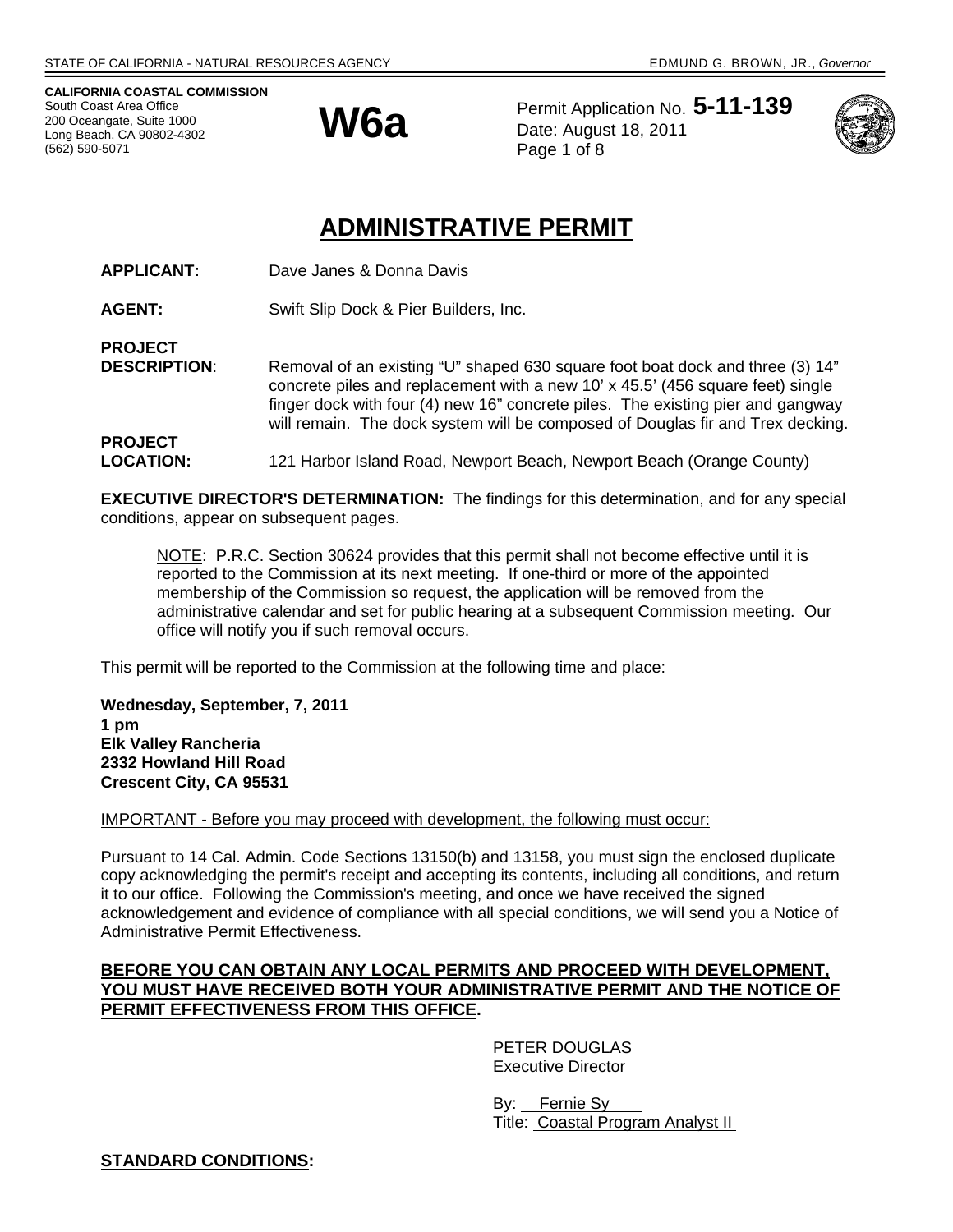- 1. Notice of Receipt and Acknowledgment. The permit is not valid and development shall not commence until a copy of the permit, signed by the permittee or authorized agent, acknowledging receipt of the permit and acceptance of the terms and conditions, is returned to the Commission office.
- 2. Expiration. If development has not commenced, the permit will expire two years from the date on which the Commission voted on the application. Development shall be pursued in a diligent manner and completed in a reasonable period of time. Application for extension of the permit must be made prior to the expiration date.
- 3. Interpretation. Any questions of intent or interpretation of any term or condition will be resolved by the Executive Director or the Commission.
- 4. Assignment. The permit may be assigned to any qualified person, provided assignee files with the Commission an affidavit accepting all terms and conditions of the permit.
- 5. Terms and Conditions Run with the Land. These terms and conditions shall be perpetual, and it is the intention of the Commission and the permittee to bind all future owners and possessors of the subject property to the terms and conditions.

**SPECIAL CONDITIONS:** See pages five (5) to eight (8).

## **EXECUTIVE DIRECTOR'S DETERMINATION (continued):**

The Executive Director hereby determines that the proposed development is a category of development, which, pursuant to PRC Section 30624, qualifies for approval by the Executive Director through the issuance of an Administrative Permit. Subject to Standard and Special Conditions as attached, said development is in conformity with the provisions of Chapter 3 of the Coastal Act of 1976 and will not have any significant impacts on the environment within the meaning of the California Environmental Quality Act. If located between the nearest public road and the sea, this development is in conformity with the public access and public recreation policies of Chapter 3.

## **FINDINGS FOR EXECUTIVE DIRECTOR'S DETERMINATION:**

## **A. Project Location and Description and Previous Commission Approval On-Site and at Adjacent Site**

### 1. Project Location and Description

The subject site is located at 121 Harbor Island Road in the City of Newport Beach (Exhibits #1-2). Single-family residences characterize the subject site and the surrounding area. The proposed project involves the following: removal of an existing "U" shaped 630 square foot boat dock and three (3) 14" concrete piles and replacement with a new 10' x 45.5' (456 square feet) single finger dock with four (4) new 16" concrete piles (Exhibit #3). The additional pile and expanded diameter are required to meet current engineering standards for the anticipated loads against the dock. The existing pier and gangway will remain. The dock system will be composed of Douglas fir and Trex decking. Water coverage by the float will be reduced from 630 square feet to 456 square feet (a reduction of 174 square feet) as a result of this project. Post project, the dock will resemble the recently approved dock project (CDP NO. 5-10-282-[Clarke]) located at the adjacent site (127 Harbor Island Road). Both sites share the common pier. The existing dock does not currently extend past the U.S. Pierhead Line and the proposed dock will also not extend past the U.S. Pierhead Line.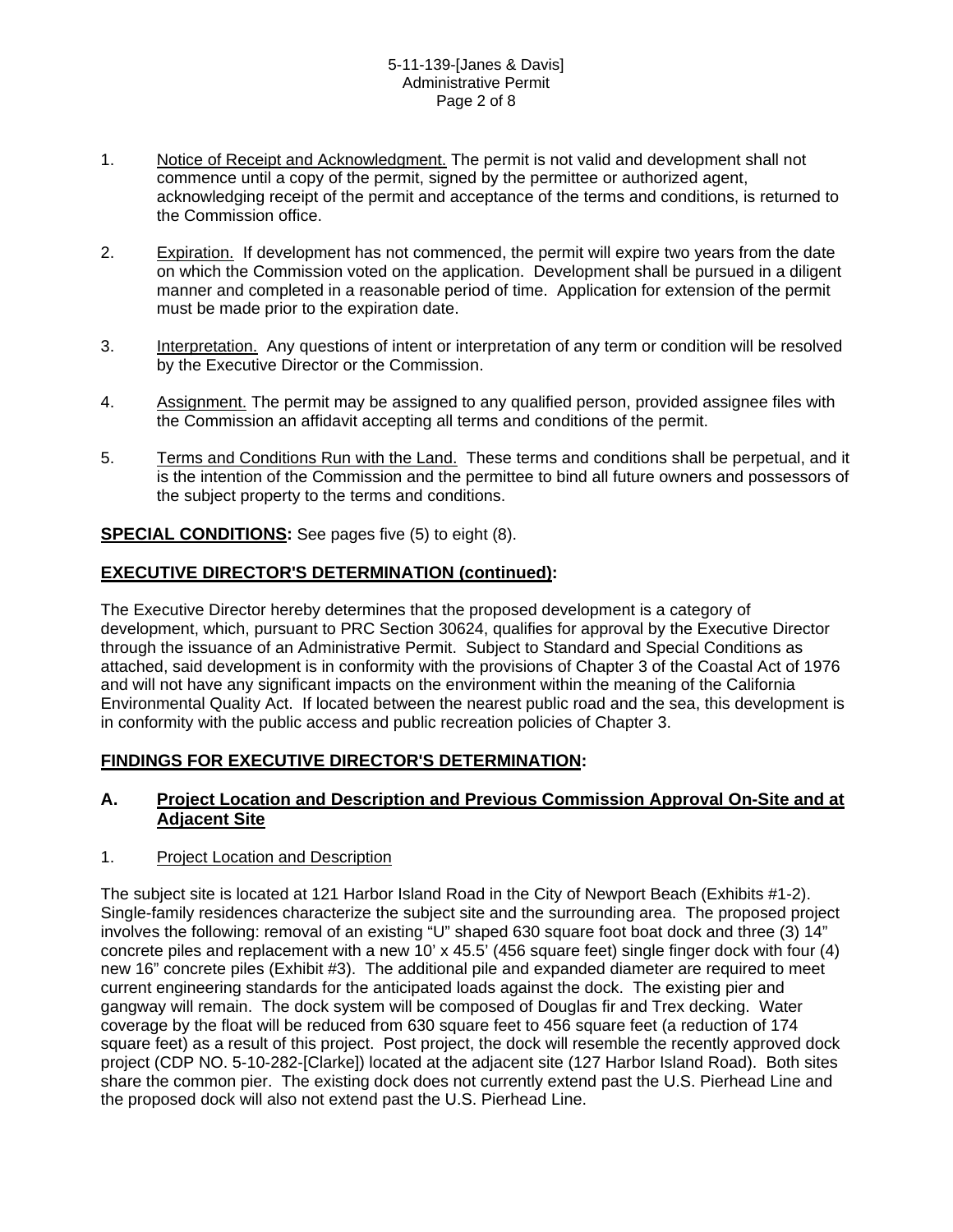#### 5-11-139-[Janes & Davis] Administrative Permit Page 3 of 8

The nearest public access is located along the beach in Beacon Bay, located a few blocks from the subject site (Exhibit #1).

The dock project will be used for boating related purposes to serve a single-family residential development. The site has been surveyed for eelgrass and no eelgrass was discovered within the project area. The eelgrass survey took place on April 5, 2011 as required by the City of Newport Beach Harbor Resources Division and eelgrass surveys completed during the active growth phase of eelgrass (typically March through October) are valid for 60-days with the exception of surveys completed in August-October. A survey completed in August - October shall be valid until the resumption of active growth (i.e., March 1). The project is agendized for the September 2011 Coastal Commission Hearing so the eelgrass survey no longer continues to be valid. Therefore, a subsequent eelgrass survey will be required prior to beginning any construction. A pre-construction *Caulerpa taxifolia* survey was completed on April 5, 2011 as required by the City of Newport Beach Harbor Resources Division. *Caulerpa taxifolia* surveys are valid for 90 days. The project is agendized for the September 2011 Coastal Commission Hearing and by this time the *Caulerpa taxifolia* survey would not continue to be valid since 90-days have passed since the survey was completed. Thus, an up-to-date *Caulerpa taxifolia* survey must be conducted prior to commencement of the project. Therefore, the Commission imposes Special Conditions No. 2 and No. 3, which identifies the procedures necessary to be completed prior to beginning any construction. Also, if any *Caulerpa taxifolia* is found on the project site, Special Conditions No. 3 also identifies the procedures necessary to be completed prior to beginning any construction.

As stated, the proposed project will not have any eelgrass impacts, in addition, the new reconfigured single finger dock will open up a previously shaded area and expose more bay bottom to sunlight, making additional eelgrass growth a possibility.

The proposed project has received an approval in concept from the City of Newport Beach Harbor Resources Division. The Regional Water Quality Control Board (RWQCB) has determined that the proposed project will not adversely impact water quality if standard construction methods and materials are used. The applicant has applied for a permit from the U.S. Army Corps of Engineers.

The proposed dock is being constructed on public tidelands and/or within an area subject to public trust doctrine. A Special Condition is imposed stating that the approval of a Coastal Development Permit for the project does not waive any public rights or interest that exist or may exist on the property.

Section 30600(c) of the Coastal Act provides for the issuance of coastal development permits directly by the Commission in regions where the local government having jurisdiction does not have a certified Local Coastal Program. The City of Newport Beach only has a certified Land Use Plan and has not exercised the options provided in 30600(b) or 30600.5 to issue its own permits. Therefore, the Coastal Commission is the permit issuing entity and the standard of review is Chapter 3 of the Coastal Act. The certified Land Use Plan may be used for guidance.

## 2. Previous Commission Approval On Site and at Adjacent Site

*On-Site*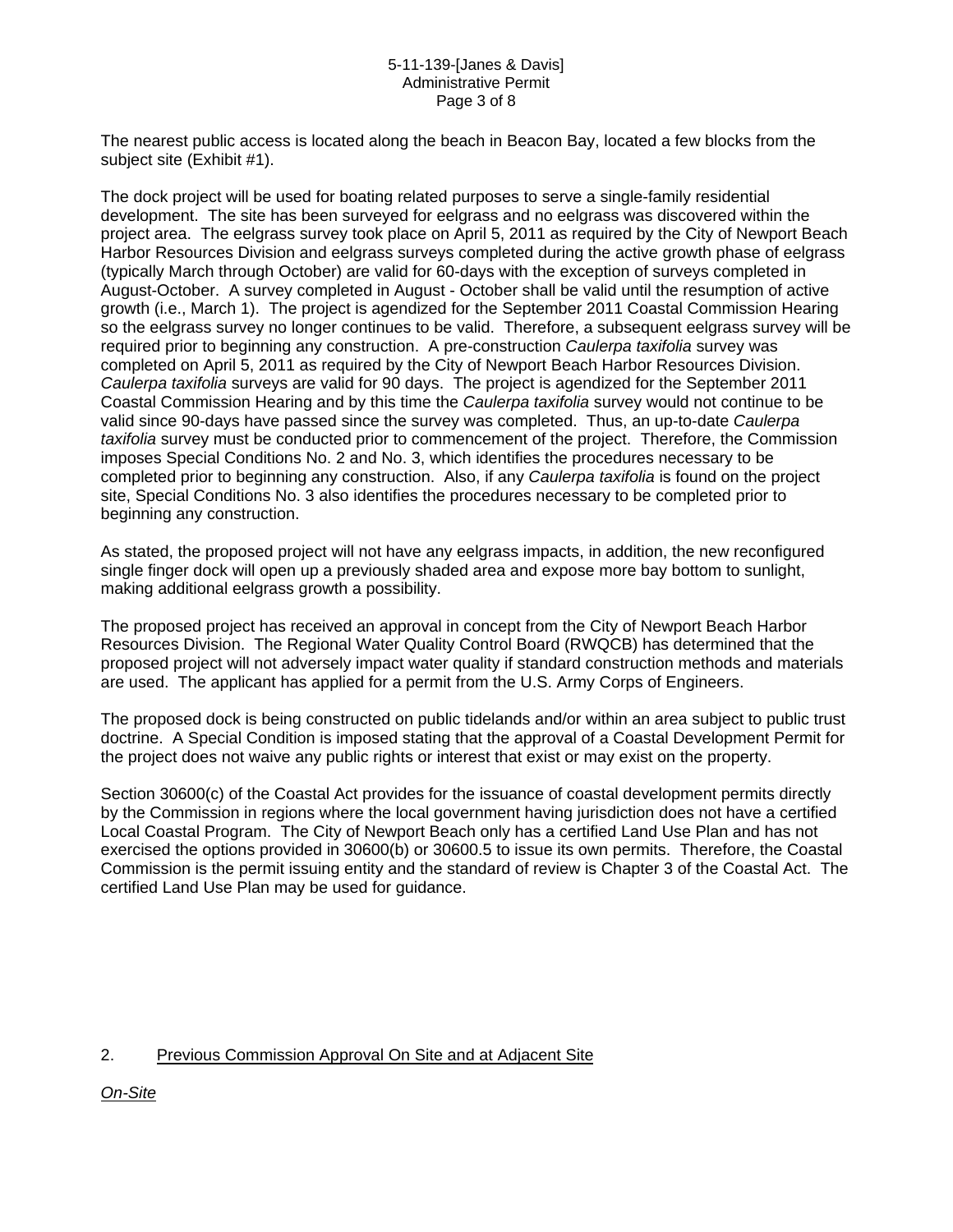#### 5-11-139-[Janes & Davis] Administrative Permit Page 4 of 8

On November 16, 1995, the Commission approved De-Minimus Waiver No. 5-95-235-[Torkildson] for the following: Repositioning of an existing 8' wide dock, adding a 4' x 32' headwalk, adding a 4' x 41' finger so the dock will be "U" shaped and installing of three (3) new 14" diameter piles.

### *Adjacent Site*

On April 13, 2011, the Commission approved Coastal Development Permit Application No. 5-10-282- [Clarke] for a project located at 127 Harbor Island Road, Newport Beach. The proposed project was for the removal of an existing U-shaped dock, gangway and 4 concrete piles, and installation of a new 10.5' x 45.66' dock, 24' x 3' wood gangway, four 16" concrete piles, and one 14" concrete pile. The dock system was composed of Douglas fir. The major issues of the project were impacts to public access, coastal waters and marine resources. Five (5) Special Conditions were imposed: 1) Revision of plans to indicate removal of the two piles proposed to be retained; 2) Water Quality; 3) Eelgrass Surveys; 4) *Caulerpa taxifolia* Surveys; and 5) Public Rights.

## **B. Marine Resources**

The proposed recreational boat dock development and its associated structures are an allowable and encouraged marine related use. The project design includes the minimum sized pilings and the minimum number of pilings necessary for structural stability. There are no feasible less environmentally damaging alternatives available. As conditioned, the project will not significantly adversely impact eelgrass beds and will not contribute to the dispersal of the invasive aquatic algae, *Caulerpa taxifolia*. Further, as proposed and conditioned, the project, which is to be used solely for recreational boating purposes, conforms to Sections 30224 and 30233 of the Coastal Act.

## **C. Water Quality**

The proposed work will be occurring on, within, or adjacent to coastal waters. The storage or placement of construction material, debris, or waste in a location where it could be discharged into coastal waters would result in an adverse effect on the marine environment. To reduce the potential for construction related impacts on water quality, the Commission imposes special conditions requiring, but not limited to, the appropriate storage and handling of construction equipment and materials to minimize the potential of pollutants to enter coastal waters. To reduce the potential for post-construction impacts to water quality the Commission requires the continued use and maintenance of post construction BMPs. As conditioned, the Commission finds that the development conforms to Sections 30230 and 30231 of the Coastal Act.

## **D. Local Coastal Program**

The LUP for the City of Newport Beach was effectively certified on May 19, 1982. The certified LUP was updated on October 8, 2009. As conditioned, the proposed development is consistent with Chapter 3 of the Coastal Act and with the certified Land Use Plan for the area. Approval of the project, as conditioned, will not prejudice the ability of the local government to prepare a Local Coastal Program that is in conformity with the provisions of Chapter 3.

## **E. California Environmental Quality Act (CEQA)**

As conditioned, there are no feasible alternatives or additional feasible mitigation measures available that would substantially lessen any significant adverse effect that the activity may have on the environment. Therefore, the Commission finds that the proposed project, as conditioned to mitigate the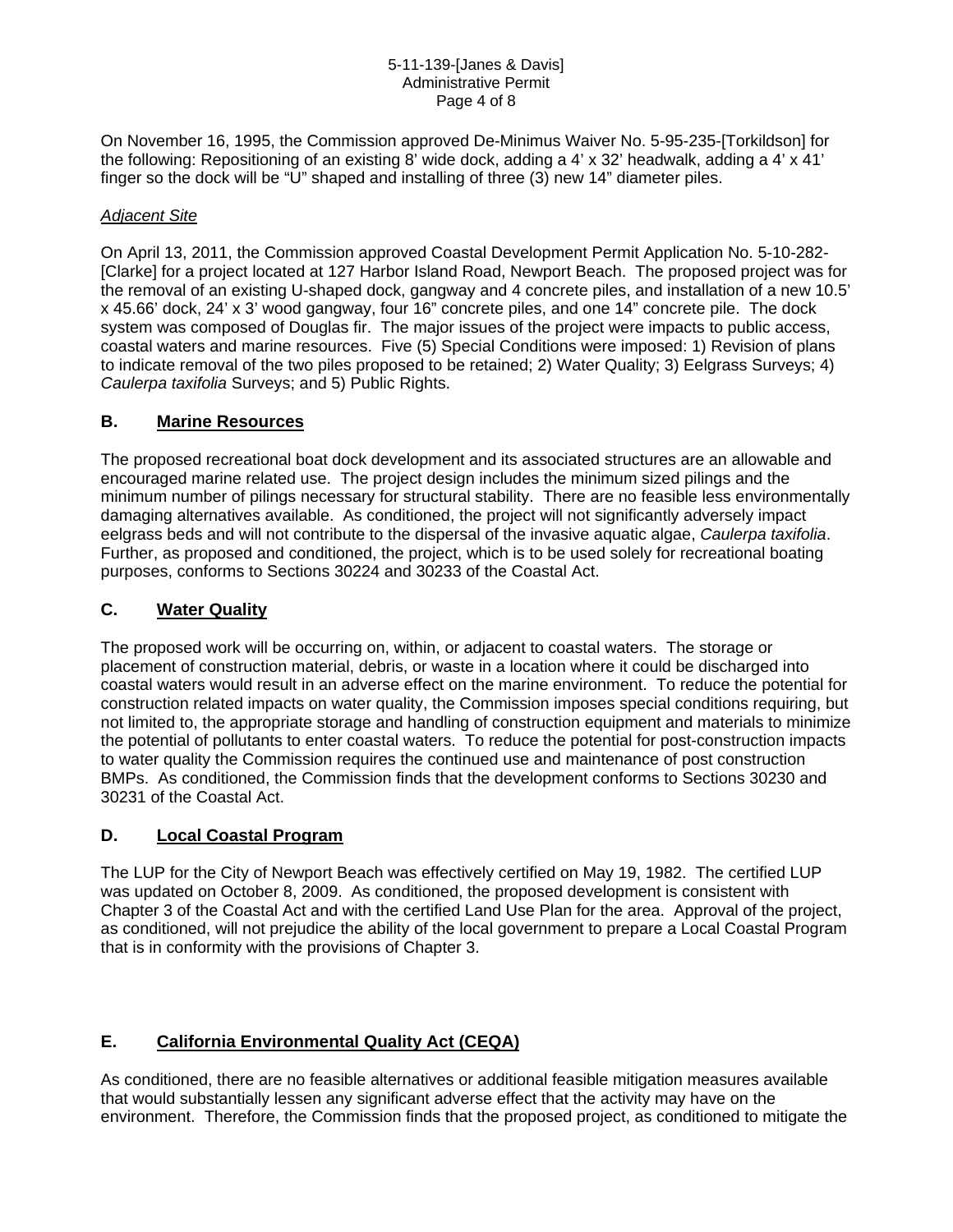#### 5-11-139-[Janes & Davis] Administrative Permit Page 5 of 8

identified impacts, is the least environmentally damaging feasible alternative and can be found consistent with the requirements of the Coastal Act to conform to CEQA.

## **SPECIAL CONDITIONS:**

## **1. Water Quality**

## **A. Construction Responsibilities and Debris Removal**

- (1) No demolition or construction materials, equipment, debris, or waste shall be placed or stored where it may enter sensitive habitat, receiving waters or a storm drain, or be subject to wave, wind, rain or tidal erosion and dispersion.
- (2) Any and all debris resulting from demolition or construction activities, and any remaining construction material, shall be removed from the project site within 24 hours of completion of the project.
- (3) Demolition or construction debris and sediment shall be removed from work areas each day that demolition or construction occurs to prevent the accumulation of sediment and other debris that may be discharged into coastal waters.
- (4) Machinery or construction materials not essential for project improvements will not be allowed at any time in the intertidal zone.
- (5) If turbid conditions are generated during construction a silt curtain will be utilized to control turbidity.
- (6) Floating booms will be used to contain debris discharged into coastal waters and any debris discharged will be removed as soon as possible but no later than the end of each day.
- (7) Non buoyant debris discharged into coastal waters will be recovered by divers as soon as possible after loss.
- (8) All trash and debris shall be disposed in the proper trash and recycling receptacles at the end of every construction day.
- (9) The applicant shall provide adequate disposal facilities for solid waste, including excess concrete, produced during demolition or construction.
- (10) Debris shall be disposed of at a legal disposal site or recycled at a recycling facility. If the disposal site is located in the coastal zone, a coastal development permit or an amendment to this permit shall be required before disposal can take place unless the Executive Director determines that no amendment or new permit is legally required.
- (11 )All stock piles and construction materials shall be covered, enclosed on all sides, shall be located as far away as possible from drain inlets and any waterway, and shall not be stored in contact with the soil.
- (12) Machinery and equipment shall be maintained and washed in confined areas specifically designed to control runoff. Thinners or solvents shall not be discharged into sanitary or storm sewer systems.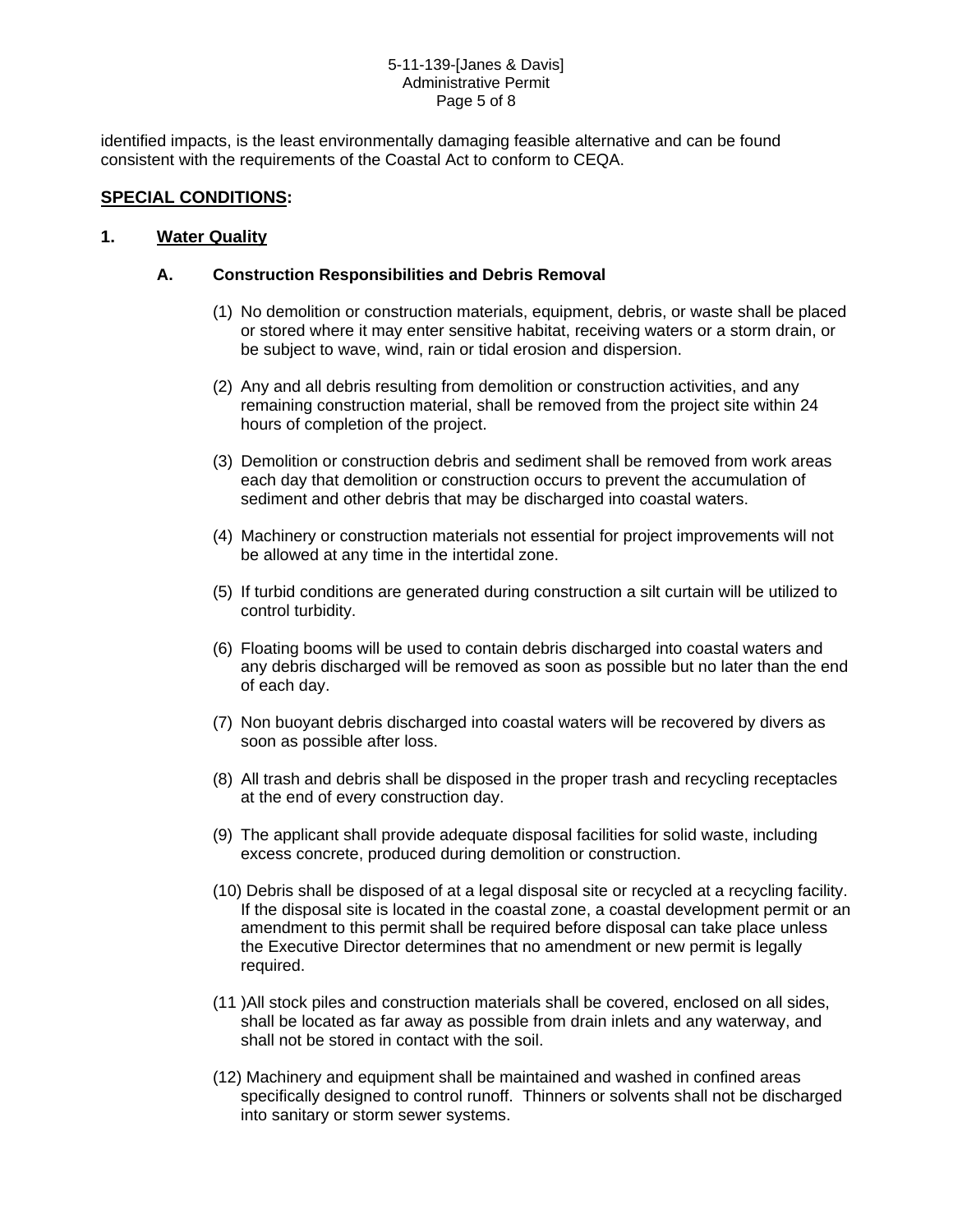#### 5-11-139-[Janes & Davis] Administrative Permit Page 6 of 8

- (13) The discharge of any hazardous materials into any receiving waters shall be prohibited.
- (14) Spill prevention and control measures shall be implemented to ensure the proper handling and storage of petroleum products and other construction materials. Measures shall include a designated fueling and vehicle maintenance area with appropriate berms and protection to prevent any spillage of gasoline or related petroleum products or contact with runoff. The area shall be located as far away from the receiving waters and storm drain inlets as possible.
- (15) Best Management Practices (BMPs) and Good Housekeeping Practices (GHPs) designed to prevent spillage and/or runoff of demolition or construction-related materials, and to contain sediment or contaminants associated with demolition or construction activity, shall be implemented prior to the on-set of such activity
- (16) All BMPs shall be maintained in a functional condition throughout the duration of construction activity.

#### **B. Best Management Practices Program**

By acceptance of this permit the applicant agrees that the long-term water-borne berthing of boat(s) in the approved dock and/or boat slip will be managed in a manner that protects water quality pursuant to the implementation of the following BMPs.

- (1) Boat Cleaning and Maintenance Measures:
	- a. In-water top-side and bottom-side boat cleaning shall minimize the discharge of soaps, paints, and debris.
	- b. In-the-water hull scraping or any process that occurs under water that results in the removal of paint from boat hulls shall be prohibited. Only detergents and cleaning components that are designated by the manufacturer as phosphatefree and biodegradable shall be used, and the amounts used minimized.
	- c. The applicant shall minimize the use of detergents and boat cleaning and maintenance products containing ammonia, sodium hypochlorite, chlorinated solvents, petroleum distillates or lye.
- (2) Solid and Liquid Waste Management Measures:
	- a. All trash, recyclables, and hazardous wastes or potential water contaminants, including old gasoline or gasoline with water, absorbent materials, oily rags, lead acid batteries, anti-freeze, waste diesel, kerosene and mineral spirits will be disposed of in a proper manner and will not at any time be disposed of in the water or gutter.
- (3) Petroleum Control Management Measures:
	- a. Boaters will practice preventive engine maintenance and will use oil absorbents in the bilge and under the engine to prevent oil and fuel discharges. Oil absorbent materials shall be examined at least once a year and replaced as necessary. Used oil absorbents are hazardous waste in California. Used oil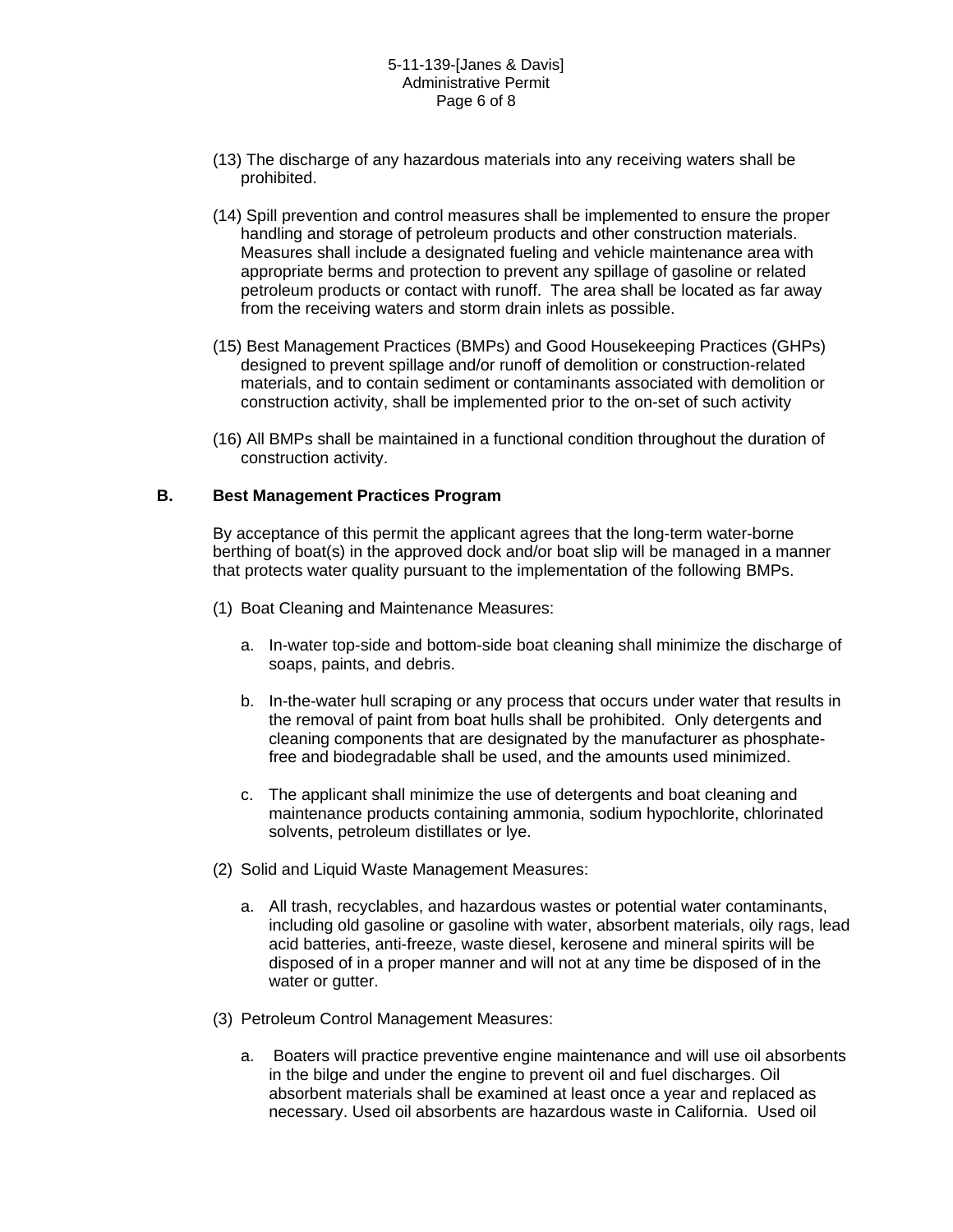absorbents must therefore be disposed in accordance with hazardous waste disposal regulations. The boaters will regularly inspect and maintain engines, seals, gaskets, lines and hoses in order to prevent oil and fuel spills. The use of soaps that can be discharged by bilge pumps is prohibited.

- b. If the bilge needs more extensive cleaning (e.g., due to spills of engine fuels, lubricants or other liquid materials), the boaters will use a bilge pump-out facility or steam cleaning services that recover and properly dispose or recycle all contaminated liquids.
- c. Bilge cleaners which contain detergents or emulsifiers will not be used for bilge cleaning since they may be discharged to surface waters by the bilge pumps.

## **2. Eelgrass Survey(s)**

- **A. Pre Construction Eelgrass Survey**. A valid pre-construction eelgrass (Zostera marina) survey shall be completed during the period of active growth of eelgrass (typically March through October). The pre-construction survey shall be completed prior to the beginning of construction and shall be valid until the next period of active growth. The survey shall be prepared in full compliance with the "Southern California Eelgrass Mitigation Policy" Revision 8 (except as modified by this special condition) adopted by the National Marine Fisheries Service and shall be prepared in consultation with the California Department of Fish and Game. The applicant shall submit the eelgrass survey for the review and approval of the Executive Director within five (5) business days of completion of each eelgrass survey and in any event no later than fifteen (15) business days prior to commencement of any development. If the eelgrass survey identifies any eelgrass within the project area which would be impacted by the proposed project, the development shall require an amendment to this permit from the Coastal Commission or a new coastal development permit.
- **B. Post Construction Eelgrass Survey**. If any eelgrass is identified in the project area by the survey required in subsection A of this condition above, within one month after the conclusion of construction, the applicant shall survey the project site to determine if any eelgrass was adversely impacted. The survey shall be prepared in full compliance with the "Southern California Eelgrass Mitigation Policy" Revision 8 (except as modified by this special condition) adopted by the National Marine Fisheries Service and shall be prepared in consultation with the California Department of Fish and Game. The applicant shall submit the post-construction eelgrass survey for the review and approval of the Executive Director within thirty (30) days after completion of the survey. If any eelgrass has been impacted, the applicant shall replace the impacted eelgrass at a minimum 1.2:1 ratio on-site, or at another location, in accordance with the Southern California Eelgrass Mitigation Policy. All impacts to eelgrass habitat shall be mitigated at a minimum ratio of 1.2:1 (mitigation:impact). The exceptions to the required 1.2:1 mitigation ratio found within SCEMP shall not apply. Implementation of mitigation shall require an amendment to this permit or a new coastal development permit unless the Executive Director determines that no amendment or new permit is required.

## **3. Pre-construction** *Caulerpa Taxifolia* **Survey**

**A.** Not earlier than 90 days nor later than 30 days prior to commencement or re-commencement of any development authorized under this coastal development permit (the "project"), the applicant shall undertake a survey of the project area and a buffer area at least 10 meters beyond the project area to determine the presence of the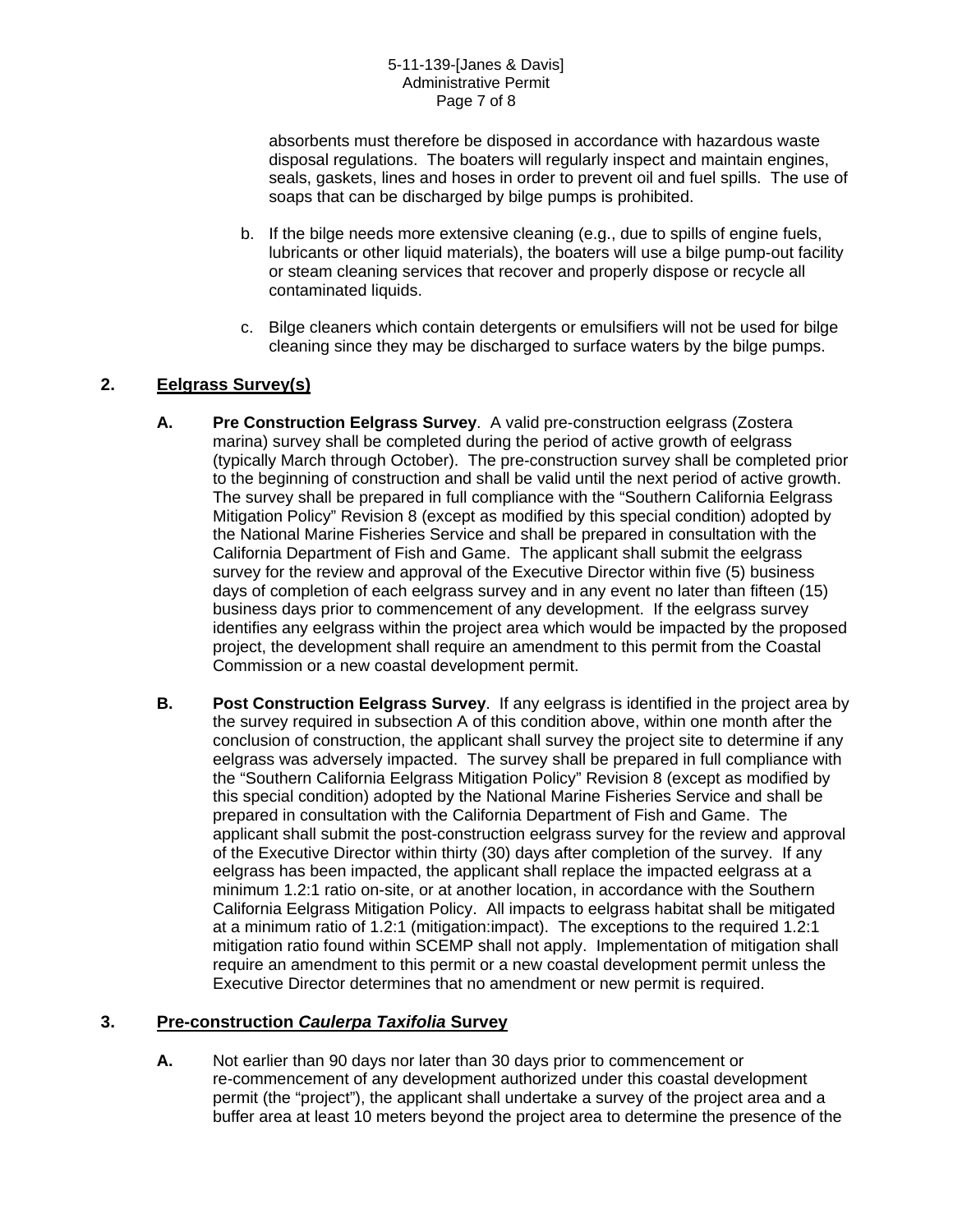#### 5-11-139-[Janes & Davis] Administrative Permit Page 8 of 8

invasive alga *Caulerpa taxifolia*. The survey shall include a visual examination of the substrate.

- **B.** The survey protocol shall be prepared in consultation with the Regional Water Quality Control Board, the California Department of Fish and Game, and the National Marine Fisheries Service.
- **C.** Within five (5) business days of completion of the survey, the applicant shall submit the survey:
	- (1) for the review and approval of the Executive Director; and
	- (2) to the Surveillance Subcommittee of the Southern California Caulerpa Action Team (SCCAT). The SCCAT Surveillance Subcommittee may be contacted through William Paznokas, California Department of Fish & Game (858/467-4218) or Robert Hoffman, National Marine Fisheries Service (562/980-4043).
- **D.** If *Caulerpa taxifolia* is found within the project or buffer areas, the applicant shall not proceed with the project until 1) the applicant provides evidence to the Executive Director that all *C. taxifolia* discovered within the project and buffer area has been eliminated in a manner that complies with all applicable governmental approval requirements, including but not limited to those of the California Coastal Act, or 2) the applicant has revised the project to avoid any contact with *C. taxifolia*. No revisions to the project shall occur without a Coastal Commission approved amendment to this coastal development permit unless the Executive Director determines that no amendment is legally required.

## **4. Public Rights**

The Coastal Commission's approval of this permit shall not constitute a waiver of any public rights that exist or may exist on the property. The permittee shall not use this permit as evidence of a waiver of any public rights that may exist on the property.

## **ACKNOWLEDGMENT OF PERMIT RECEIPT/ACCEPTANCE OF CONTENTS:**

I/We acknowledge that I/we have received a copy of this permit and have accepted its contents including all conditions.

Applicant's Signature **Date of Signing** 

\_\_\_\_\_\_\_\_\_\_\_\_\_\_\_\_\_\_\_\_\_\_\_\_\_\_\_\_ \_\_\_\_\_\_\_\_\_\_\_\_\_\_\_\_\_\_\_\_\_\_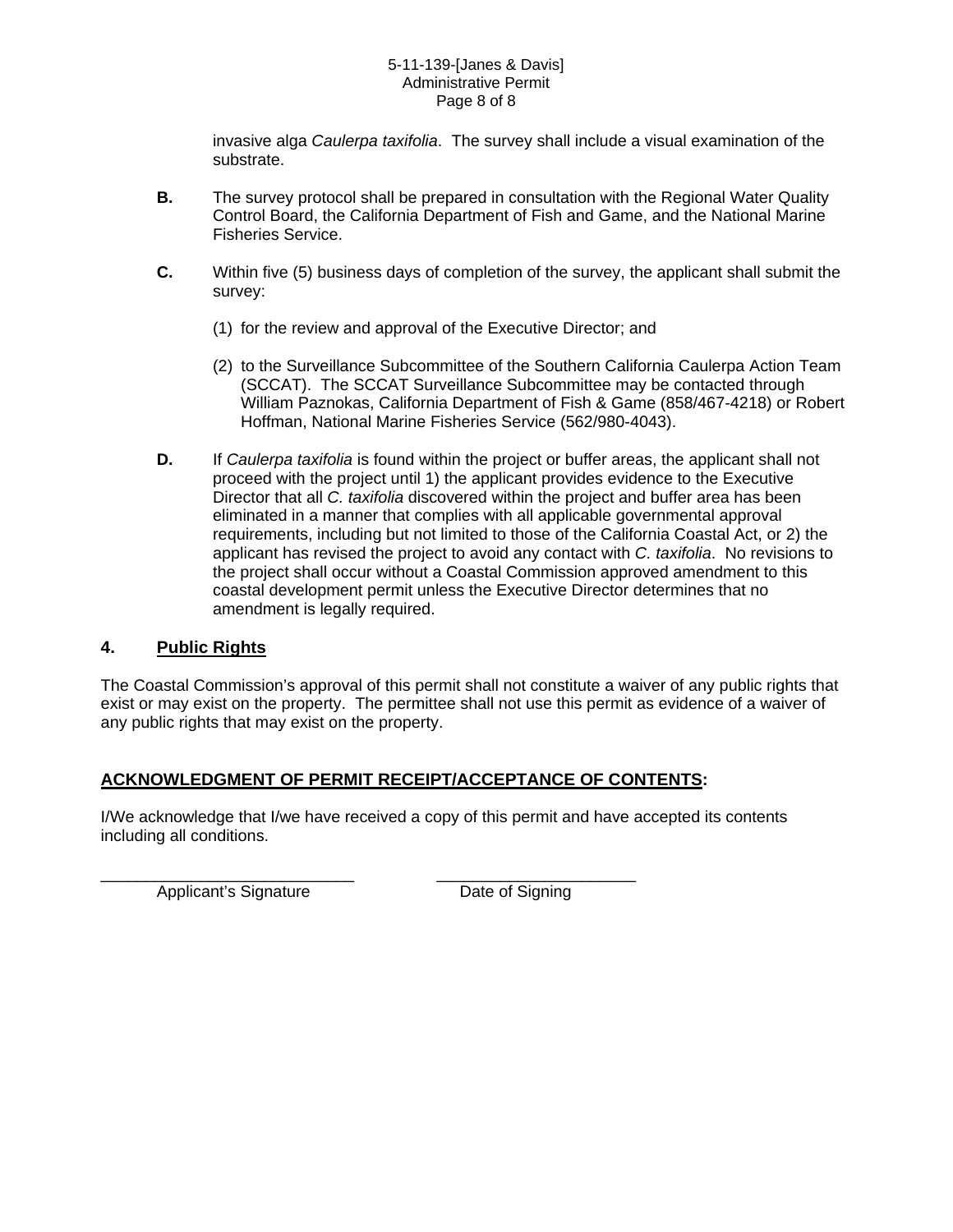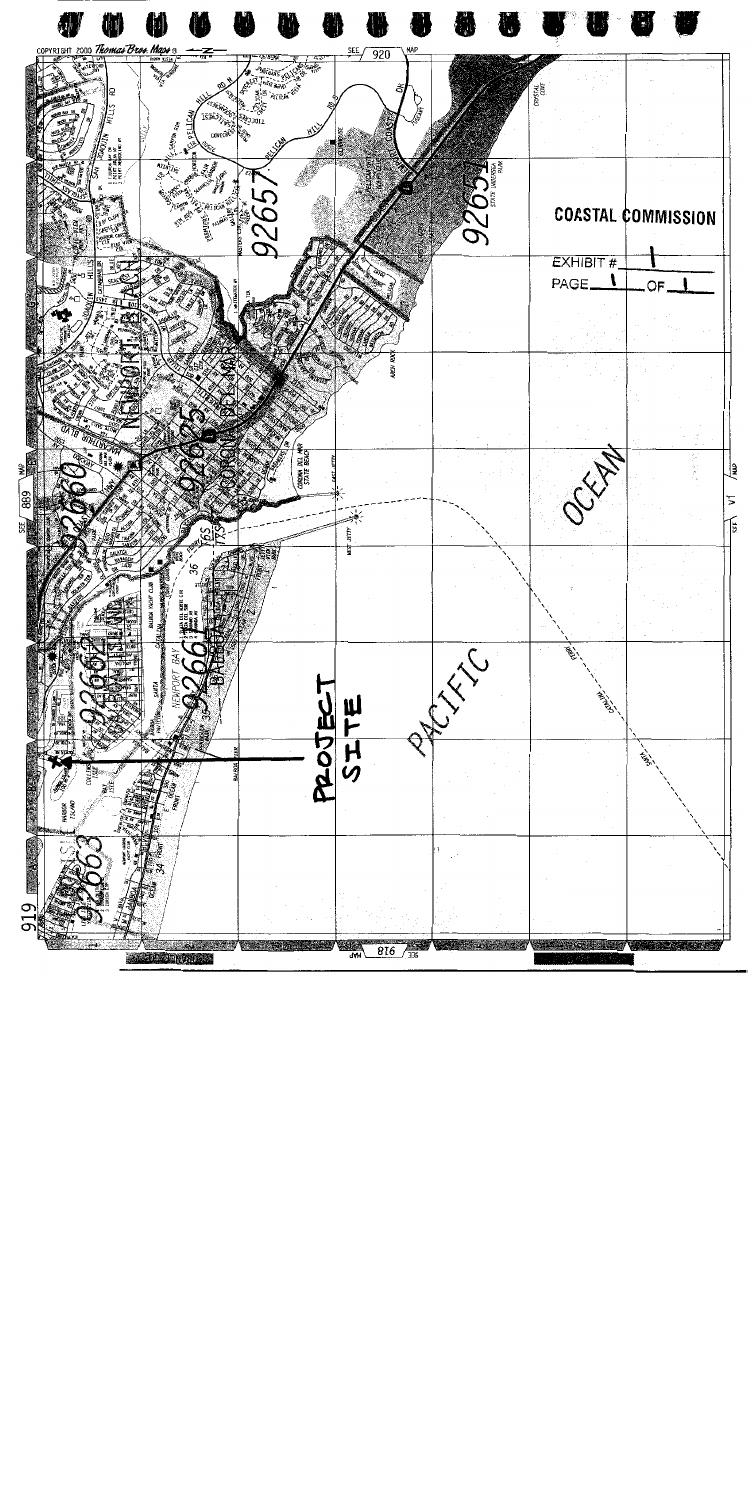

# **COASTAL COMMISSION**